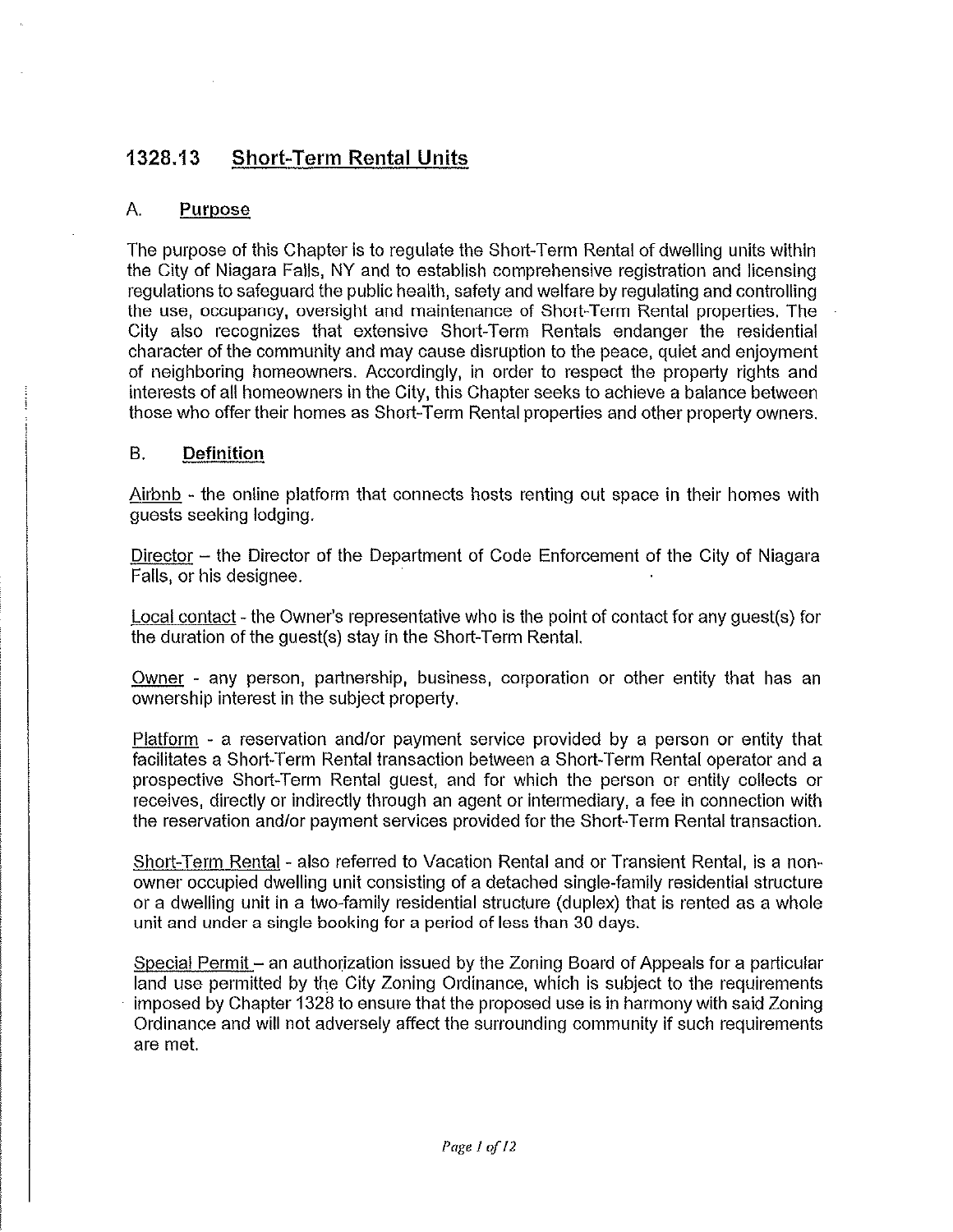## C. Short Term Rental Standards

The following standards cannot be waived;

- 1. It is unlawful for any person to operate a Short-Term Rental within the City of Niagara Falis without first obtaining a Special Permit issued by the Zoning Board of Appeals as set forth in this Chapter below. Subsequent to the issuance of a Special Permit, the Owner of a Short-Term Rental must also obtain a Short-Term Rental operator license, issued by the Department of Code Enforcement.
- 2. Only the Owner of record (not a renter or lessee) is eligible to apply for a Special Permit.
- 3. Special permits for Short-Term Rentals are non-transferable; any change in ownership requires a new Special Permit and licensing.
- 4. The Short-Term Rental must be Owner-managed and operated.
- 5. Short-Term Rentals within the City of Niagara Falls shall only be permitted in the geographic boundary area delineated in Section "D" of this Chapter.
- 6. Short-Term Rentals shall only be permitted on properties that compiy with all the requirements contained in this Chapter.
- 7. Short-Term Rentals are not permitted in a multi-unit (three or more) residential structure.
- 8. The dwelling unit must be rented in its entirety and not as separate rooms.
- 9. A Short-Term Rental may only be used for overnight accommodations and shall not be used for gatherings, including, but not limited to, cultural events, weddings, private events, special or sates events, bachelor or bachelorette parties or other similar party or activities, funerals, fundraisers, or similar group-type gatherings.
- tO.Short-Term Rentals are not permitted in dwelling units that are subject to affordable housing covenants or are income-reslricted under Federal, State or Local law.
- 11. Only structures approved for residential use under the New York State Building Code are to be covered by a Special Permit. Mobile homes, RVs, travel trailers, yards, sheds, garages, vehicles, tents. yurts and similar non-permanent structures are prohibited from use as a Short-Term Rental.
- 12. No cooking facilities are permitted in the individual bedrooms or any other rooms where quests can sleep.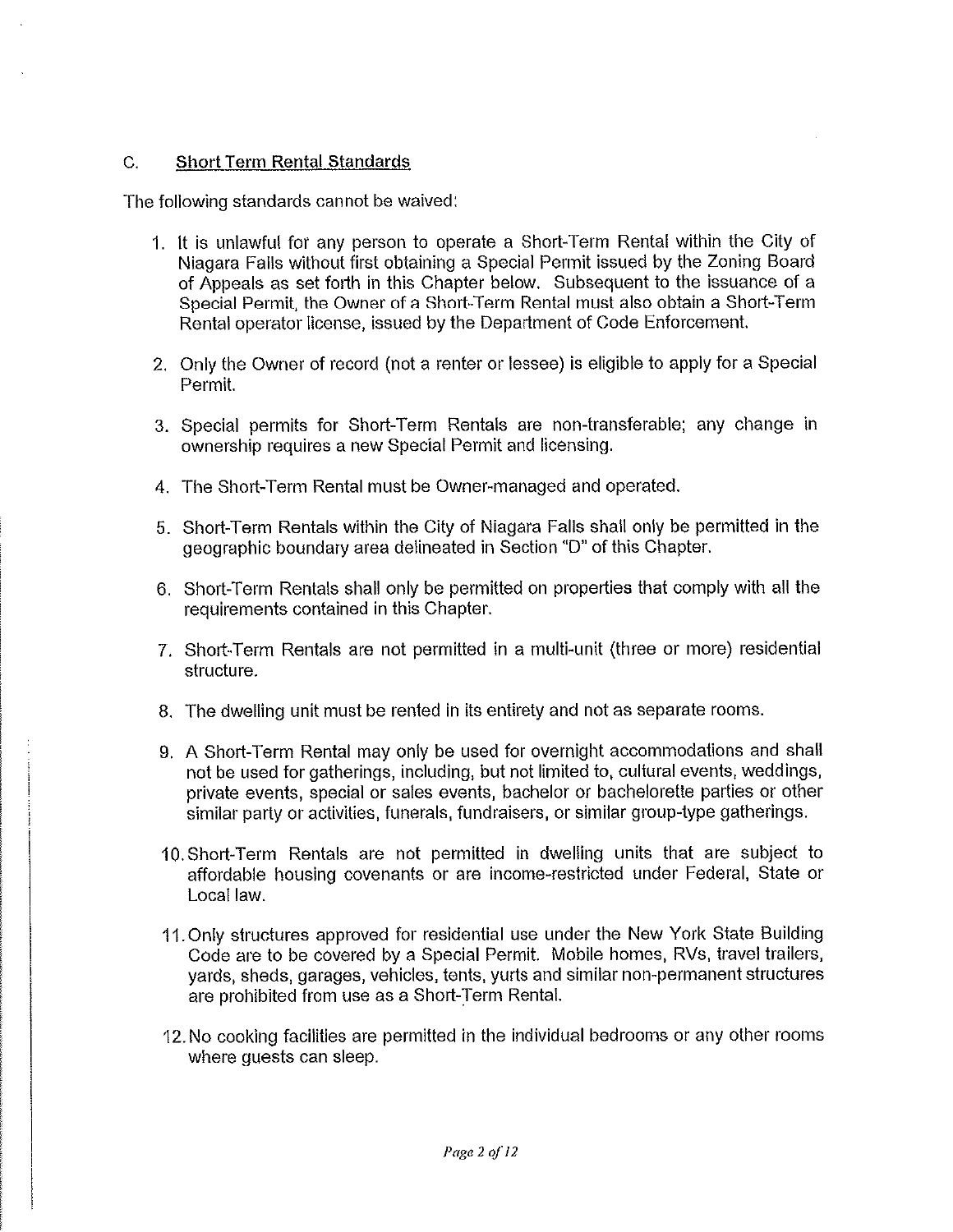13.A Short-Term Rental shall comply with all residential property requirements contained in the City of Niagara Falls Codified Ordinances, including, but not limited to Chapter 911 and Chapter 713. The Owner shall include trash/recycting containers, the trash services collection schedule and instructions for proper trash disposal within the rental rules provided to each renter.

14. Exterior signs identifying the property as a Short-Term Rental are prohibited.

#### D. Boundary Area

Short-Term Rentals approved for a Special Permit on or after July 1, 2020 and existing within the territorial boundary of the City of Niagara Falls, NY shall only be permitted in the geographical area listed beiow and on the attached map:

Starting at the intersection of Main Street and Whirlpool Street, heading in a northeriy direction, foiiowing Whirlpool Street to the intersection of Whirlpool Street and Findlay Drive, heading in an easterly direction on Finley Drive to the intersection of Finley Drive and Lewiston Road. From the intersection of Findiay Drive and Lewiston Road heading in a southerly direction along Lewiston Road to the intersection of Lewiston Road and Main Street, continuing in a southerly direction on Main Street to the intersection of Main Street and Portage Road, continuing in a southerly direction along Portage Road to the intersection of Portage Road and Walnut Avenue. From the intersection of Portage Road and Walnut Avenue heading in an easterly direction along Walnut Avenue to the intersection of Walnut Avenue and 18<sup>th</sup> Street From the intersection of Walnut Avenue and 18<sup>th</sup> Street, heading in a southerly direction along 18<sup>th</sup> Street to the intersection of 18<sup>th</sup> Street and Niagara Street. From the intersection of 18<sup>th</sup> Street and Niagara Street, heading in a westeriy direction along Niagara Street to the intersection of Niagara Street and Portage Road. From the intersection of Niagara Street and Portage Road, heading in a southerly direction to the intersection of Portage Road and Buffalo Avenue. From the intersection of Portage Road and Buffalo Avenue, heading in a westerly direction along Buffalo Avenue to the intersection of Buffalo Avenue and Riverside Drive. From the intersection of Buffalo Avenue and Riverside Drive heading in a southwesterly direction along Riverside Drive to the intersection with Hilicrest Street, then heading in a northerty direction along Hillcrest Street to the intersection of Hillcresf Street and Buffalo Avenue. From the intersection of Hillcrest Street and Buffalo Avenue heading in a westerly direction along Buffalo Avenue the intersection of Buffalo Avenue and First Street, then heading in a northerly direction along First Street to the intersection of First Street and Rainbow Boulevard. From the intersection of First Street and Rainbow Boulevard, heading in a northerly direction along Rainbow Boulevard to the intersection of Rainbow Boulevard and Main Street. From the intersection of Rainbow Boulevard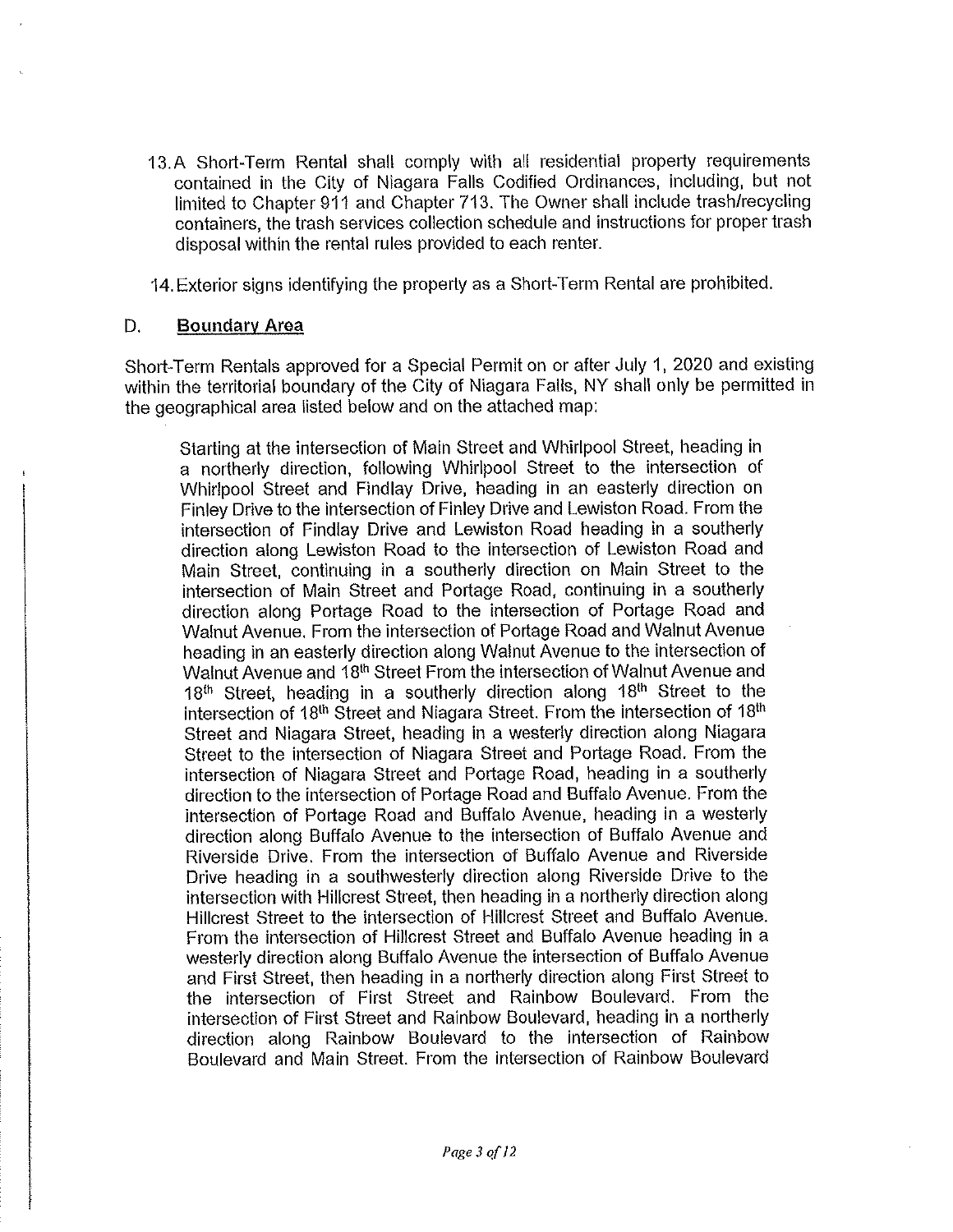and Main Street heading in a northeasterly direction along Main Street to the point of beginning.

Short-Term Rentals units that are not located within the geographical area described in this section shall not be permitted to operate unless they are in possession of a current a Special Permit issued prior to July 1, 2020.

### E. Special Permit Requirements

The Owner of a Short-Term Rental unit must first apply for and obtain a Special Permit, issued by the City's Zoning Board of Appeals, prior to operating. As part of the application process under this Chapter, the following information must be submitted to the Department of Code Enforcement:

- 1. Completed application, together with all applicable fees, payable to "City Controller." The Special Permit fee shall be \$250.00 for a Short-Term Rental unit in a singie-family dwelling and \$400.00 for a two-unit rental dwelling.
- 2. A letter from a licensed architect or a licensed engineer stating that the rental unit is compliant with ail applicable state and local building and safety codes and regulations;
- 3. An interior floor plan of the entire residential unit;
- 4. Certification showing that the Owner of the Short-Term Rental unit has successfully completed Destination Niagara USA's "EXP Program".
- 5, Proof of maintenance of liability insurance appropriate to cover the Short-Term Rental use in the aggregate of not fess than \$1,000,000 or conduct each Short-Term Rental transaction through a Platform that provides equal or greater insurance coverage.
- 6. Health and Safety Requirements.
	- a. All Short-Term dwelling units shall provide working fire extinguishers and NYS Fire Code compliant smoke and carbon monoxide detector/alarms,
	- b. No sleeping rooms shall be located above the second story.
	- c. A "Fire Safety Notice" shall be affixed to the occupied/interior side of the entrance door of each bedroom, indicating:
		- 1. Means ofegress
		- 2. Location of means for transmitting fire alarms, if any; and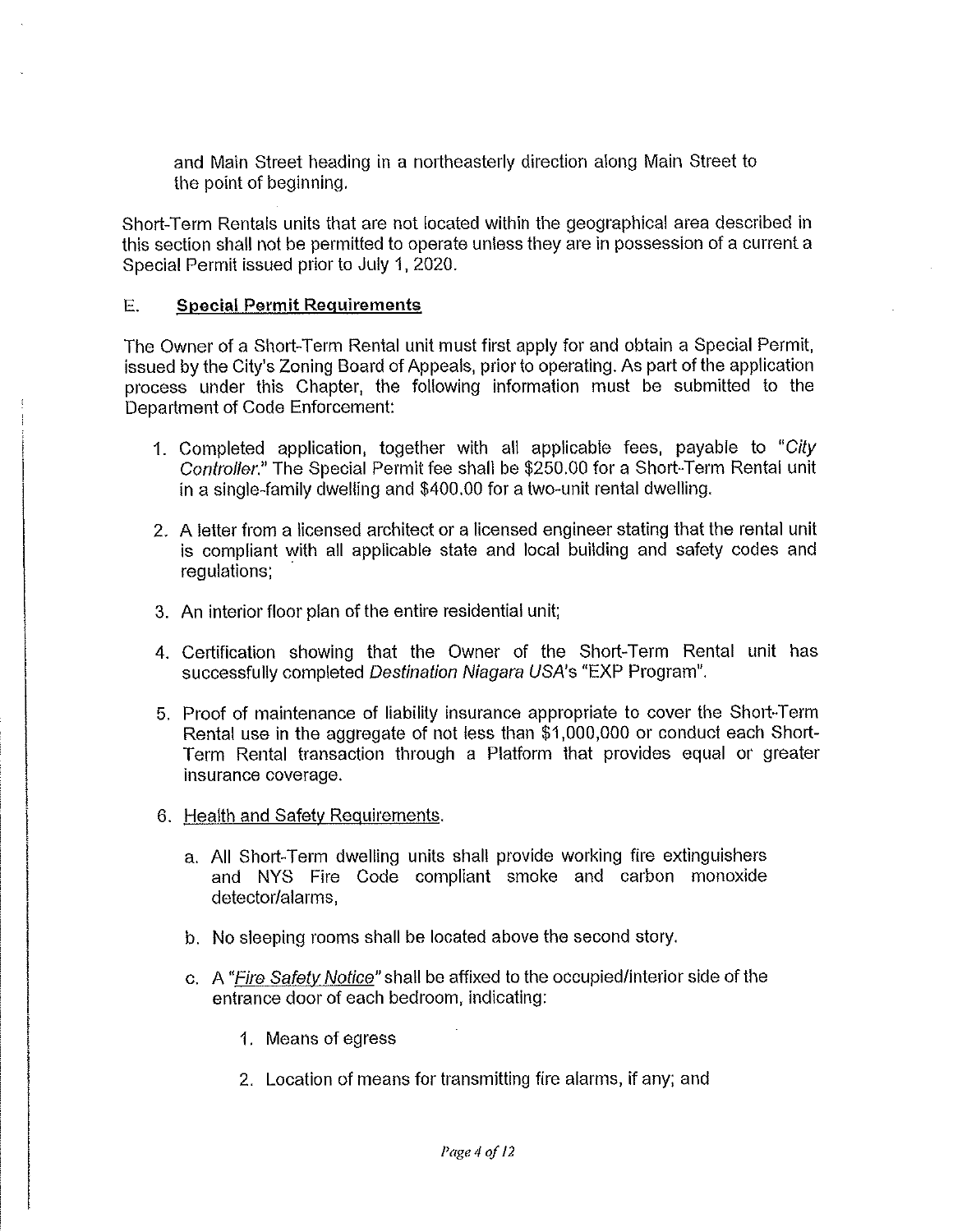3. Evacuation procedures to be followed in the event of a fire or smoke condition or upon activation of a fire or smokedetecting or other alarm device.

#### $F.$  License - Application; Renewal and Fees

In addition to the requirements contained in Section "E" above, the Owner of a Short-Term Rental unit must also possess a current and valid Short-Term Rental License, issued by the Director, prior to operation.

- 1. Appiication: Short-Term Rental licenses may be obtained by fiiing an application with the Director. The Short-Term Rental license application shall be signed by all persons and entities that have an Ownership interest in the subject property, shall be accompanied by payment of the annual permit fee and shall be completed on the form provided and established by the Director, and shall, at a minimum, provide the following information:
	- a. The name, address, phone number, and email contact information of the Owner(s).
	- b. The address of the Dwelling Unit associated with the Short-Term Rental
	- c. A signed and notarized attestation by the Owner providing that:
		- 1. There are no outstanding property taxes or tax liens associated with the dwelling unit, nor does the Owner owe any other outstanding taxes fees or assessments to the City, including taxes and fees owed in connection with any other Short-Term Rentals;
		- 2. The Dwelling Unit complies and will continue to comply with all standards contained in this Chapter, the City Zoning Ordinance and all other applicable laws, standards and regulations.
		- 3. The Owner has read, understands, and agrees to comply with all legal duties imposed by this Chapter and the City Zoning Ordinance.
		- 4. The Owner will not discriminate in guest use or rental of a Short-Term Rental, and will comply with all applicable antidiscrimination laws, including but not limited to: Title VII of the Civii Rights Act of 1968. the Fair Housing Act (FHA), and the Americans with Disabilities Act (ADA).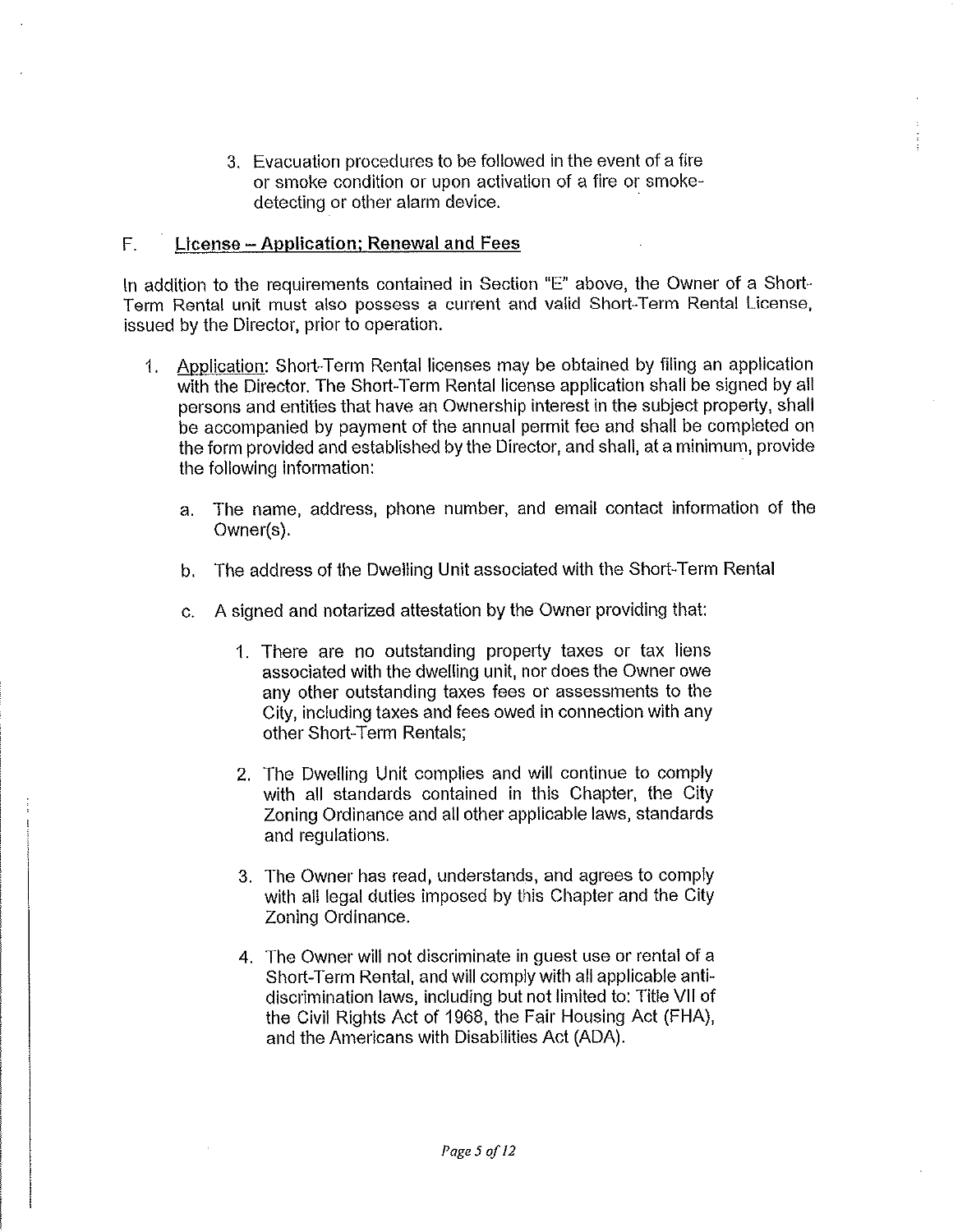- 5. Designation by the Owner of a registered local contact who shall be available twenty-four (24) hours per day, seven (7) days per week with the ability to respond to any complaint within foriy-five (45) minutes for the purpose of responding to complaints regarding the condition, operation, or conduct of occupants of the short- term vacation rental unit and taking immediate action to resolve any such complaints.
- 2. Procedure upon filing Application.
	- a. Upon the filing the License application, License fee, and all documents and information required by this section, the Director shall review the application and then either issue the License, with or without conditions, or notify the Owner in writing that the application has been denied along with the reason for the denial, if a License is issued, the License shall bear the signature of the Director.
	- b. in reviewing the application, the Director shall have the right to inspect the Short-Term Rental property for purposes of ensuring compliance with this Chapter. If an inspection authorized herein is conducted, the Director shall use the results of such inspection in determining whether to issue the License, with or without conditions, or to not issue the License.
	- c. in issuing a Short-Term Rental License, the Director may impose such reasonable conditions and restrictions as are directly related to and incidentai to the use of the property for Short-Term Rentals, so long as such conditions and restrictions are consistent with the requirements of the City Zoning Ordinance, including this Chapter, and are imposed for the purpose of minimizing any adverse impact the issuance of the Short-Term Rental License may have on the neighborhood or community.
	- d. The Director may decline an application for any of the following reasons:
		- 1. The application is incomplete; the documentation required by this Chapter was not included with the application, and/or; the full License fee, in an acceptable form of payment, was not induded with the application.
		- 2. The Director previously issued a Short-Term Rental License to any of the owner needing to sign the Short-Term Rental License application and such owner had a Short-Term Rental License revoked within the previous year.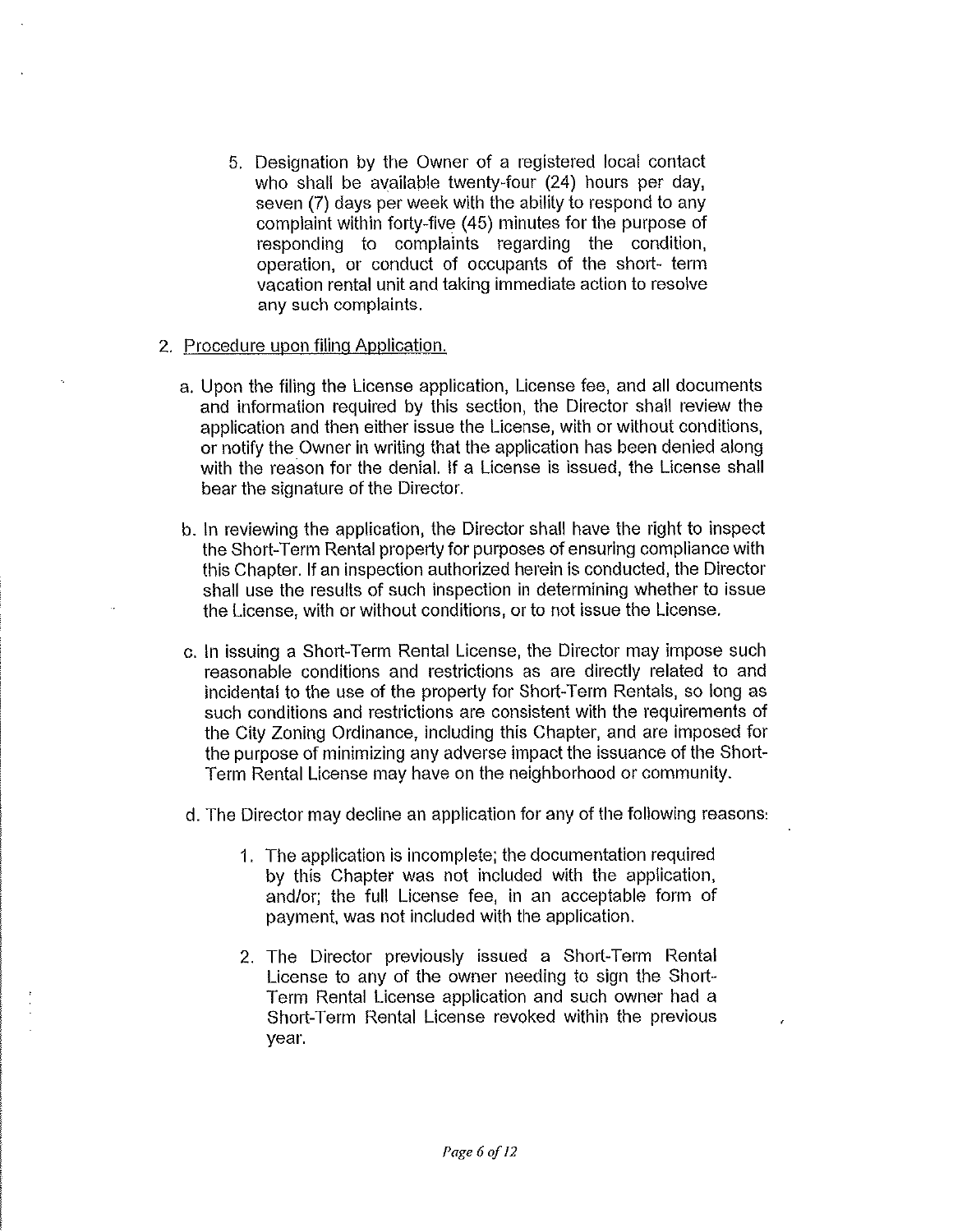- 3. The attestation provided by the Owner evidences that the subject property is not in compliance with this Chapter, the City Zoning Ordinance or any other applicable law, standard and/or regulation.
- 4. The inspection conducted by the Director authorized in this Chapter indicates that the subject property is not in compliance with this Chapter, the City Zoning Ordinance or any other applicable law, standard and/or regulation.
- 3. License Renewal. Renewals shall be obtained in the same or substantially similar form and manner as the initial license, and shall also require the following information to be submitted to the Director at least 30 days prior to the expiration of the Short-Term Rental License:
	- a. A signed and notarized attestation by the Owner providing that, in addition to the items specified in Section "F", subsection (1)(c) above, that
		- 1. The Owner's Short-Term Rental License has not been revoked in the previous year.
		- 2. Updated contact information, if applicable.
		- 3. Acknowledgement that the Owner is responsible for each and every occupant's compliance with the City of Niagara Falls' Codified Ordinances while they are on the property.
		- 4. Acknowledging that the Owner agrees to indemnify and defend the City against any third-party claims based upon the veracity of the foregoing statements
- 4. Annual License Fee. An applicant who receives a Special Permit in calendar year 2020 shall be issued a Short-Term Rental License, valid for one year from date of issuance, at no cost Commencing in calendar year 2021, the Owner of a dwelling unit shall comply with the requirement of Subsection (3) above and shall remit an annual renewal fee of \$250.00 for a single-unit rental dwelling and \$400.00 for a two-unit rental dwelling.
- 5. Application Process for Current Special Permit Holders. Any Owner possessing a current and valid Special Permit, issued pursuant to this Chapter prior to July 1, 2020, must apply for a Short Term Rental License as set forth in Section "F"(1) above within ninety 90 days from the effective date of this Chapter. Any Owner that fails to apply within time period set forth herein shall not be permitted to operate a Short Term Rental. Owners that timely apply for a Short Term Rental License shall be permitted to operate until the Director either approves or denies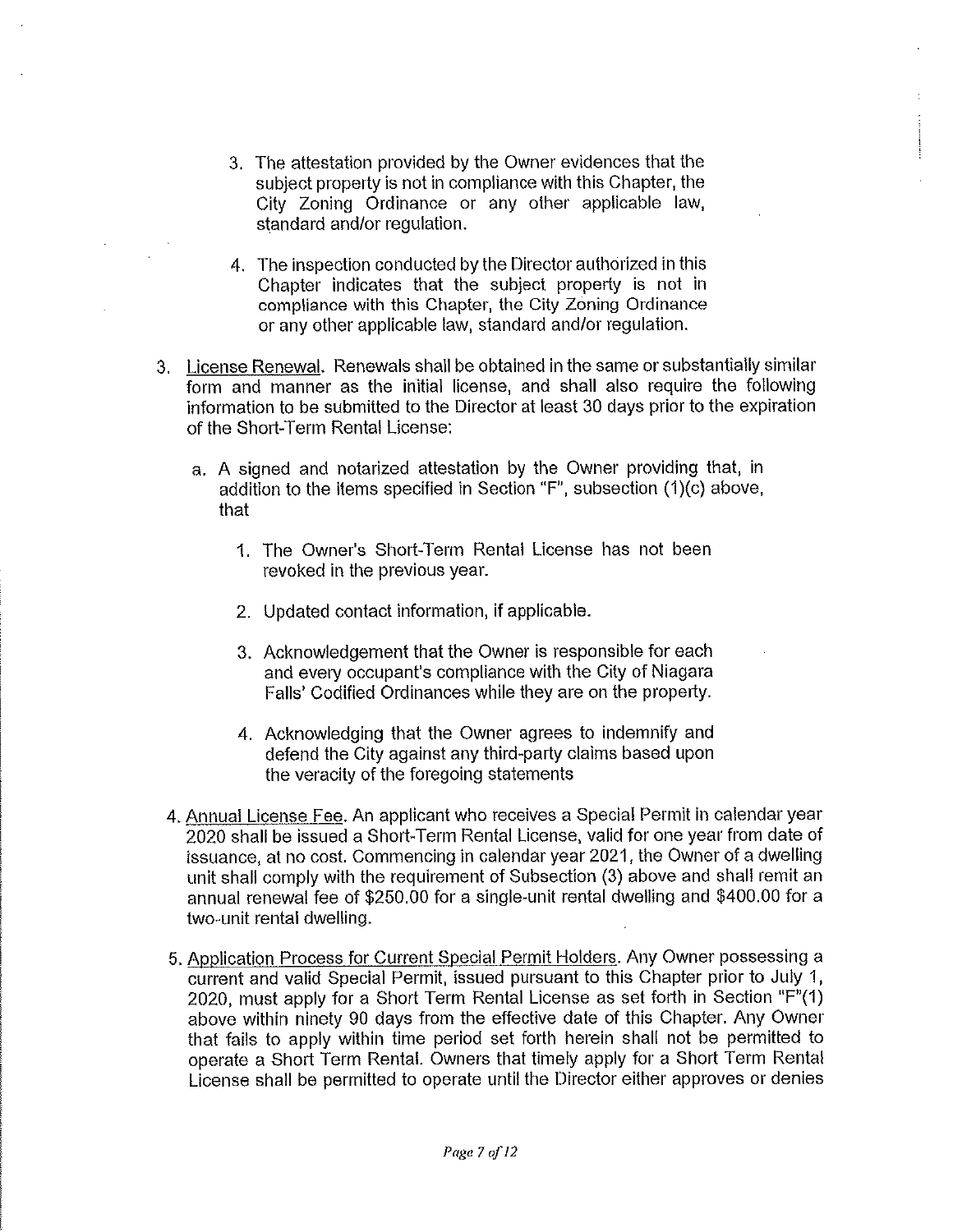the application. Commencing in calendar year 2021, the Owner of a dwelling unit shall comply with the requirement set forth in Subsection (3) above and shall remit an annual renewal fee of \$250,00 for a slngte-unit rental dwelling and \$400.00 for a two-unit rental dwelling.

#### G. Occupancy.

- 1. Overnight occupancy of the Short-Term Rental unit shall not exceed two persons per room, which are designated as bedrooms.
- 2. The Owner shalt maintain a guest registry identifying the names and addresses of adult guest(s), as well as the arrival and departure dates for each adult guest.
- 3. The guest registry shall be made available any of the various departments of the City of Niagara Falls, NY, upon request.

### H. Owner/Tenant Responsibilities.

- 1. The Owner of a Short-Term Rental shall be responsible for any nuisance violations arising at a property during Short-Term Rental activities.
- 2. The Owner of a Short-Term Rental shall fully comply with all applicable State and Loca! fire, building, health and safety laws, and all relevant local ordinances, including City parking standards.
- 3. The Owner must conspicuously post the Short-Term Rental License in a protected mounting in the public corridor, hallway or lobby of the dwelling for which the license was issued. This posting shall be in a common entrance. If no common entrance exists, then posting shall be made at the entrance of each dwelling unit.
- 4. The owner shall be required to register with Airbnb, the online platform that connects hosts renting out space in their homes with guests seeking lodging. The Owner shali then pay to Airbnb ail required taxes and fees, including, but not limited to, Occupancy Taxes.
- 5. It shall be the responsibility of the Owner to acquire and maintain a valid sales tax certificate as required by New York State Law. Except for those instances in which a Platform bears the responsibility for coilecting and remitting taxes and fees applicable to Short-Term Rentals, the Owner shall timely remit all applicable local, state, and federal taxes and fees owed in connection with any Short-Term Rental. The failure of a Platform to collect and remit taxes and fees shall not relieve an Owner of the obligation to pay taxes and fees owed pursuant to this Chapter.
- 6. With respect to the dwelling unit which the tenant occupies, controls or uses, the Owner shall be responsible for the following standards: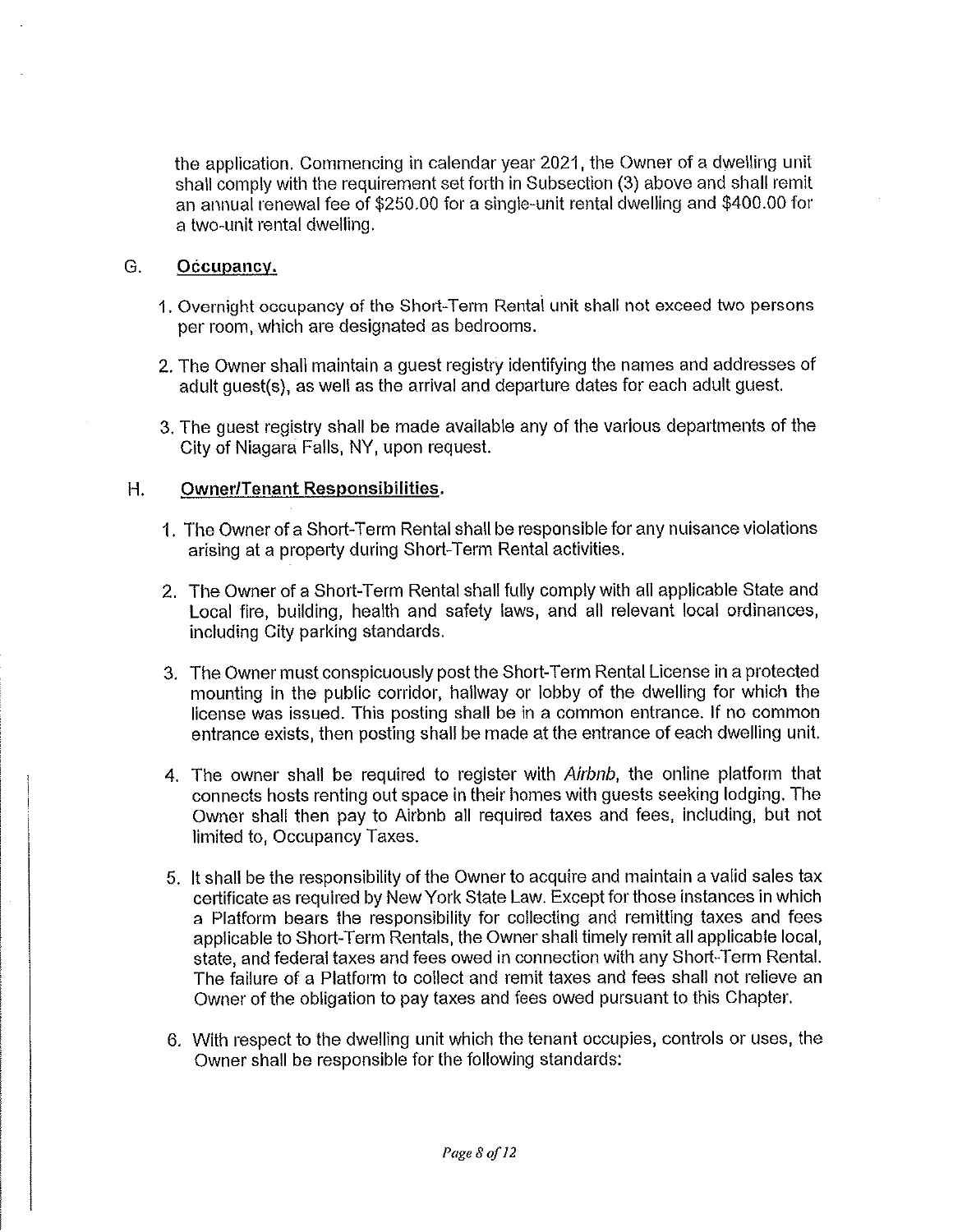- a. Occupancy limitations and the lawful use of a dwelling unit;
- b. Maintenance of the dwelling unit in a dean, safe and sanitary condition;
- G. Maintenance of plumbing, cooking and refrigeration equipment, appliances, fixtures and facilities contained in the dwelling unit in a clean and sanitary condition;
- d. Keeping exits in the dwelling unit free and clear of obstacles and debris.
- e. Disposal of garbage, refuse and debris in provided facilities in a sanitary manner and keeping the dwelling unit free and dear from garbage, refuse and debris.
- f. Keeping domestic animals and pets in an appropriate manner and under confroi, to the extent that domestic animals and pets are permitted on the premises by the Owner.
- g. Ensuring that al! occupants of the dwelling unit refrain from making any disturbing, offensive or excessive noise between the hours of 10 p.m. and 7 a.m. which would annoy or disturb the peace, quiet or comfort of a reasonable person of normal sensibilities.
- 7. Compliance with Other Laws. The Owner shall ensure that any Short-Term Rental fully complies with the provisions of this Chapter, the City Zoning Ordinance, and all other applicable laws.

#### Violations - Penalties and Enforcement.  $\mathbf{L}$

- 1. Any Special Permit and/or License issued pursuant to this Chapter is subject to continuing compliance with the conditions set forth herein, as well as any applicable laws, codes, regulations or ordinances.
- 2. The Director or his designee shall be given access to the premises for the purpose of making inspection as deemed necessary from time to time to ensure compliance with these regulations and with applicable State and Local codes.
- 3. Inspection Fee. Every property Owner shall pay a fee of \$100.00, to be assessed against the property, for each inspection In which violations of State or Local laws, codes, regulations and/or ordinances are found, inspectors shall assess the fee after consultation with the Director, when, in the evaluation of the inspector, the status of the violation has not progressed or been satisfactorily completed. The fee shall not be applicable to inspections ordered after the commencement of a Court action, nor any initial inspection required pursuant to Section "F" (2) or (3) above,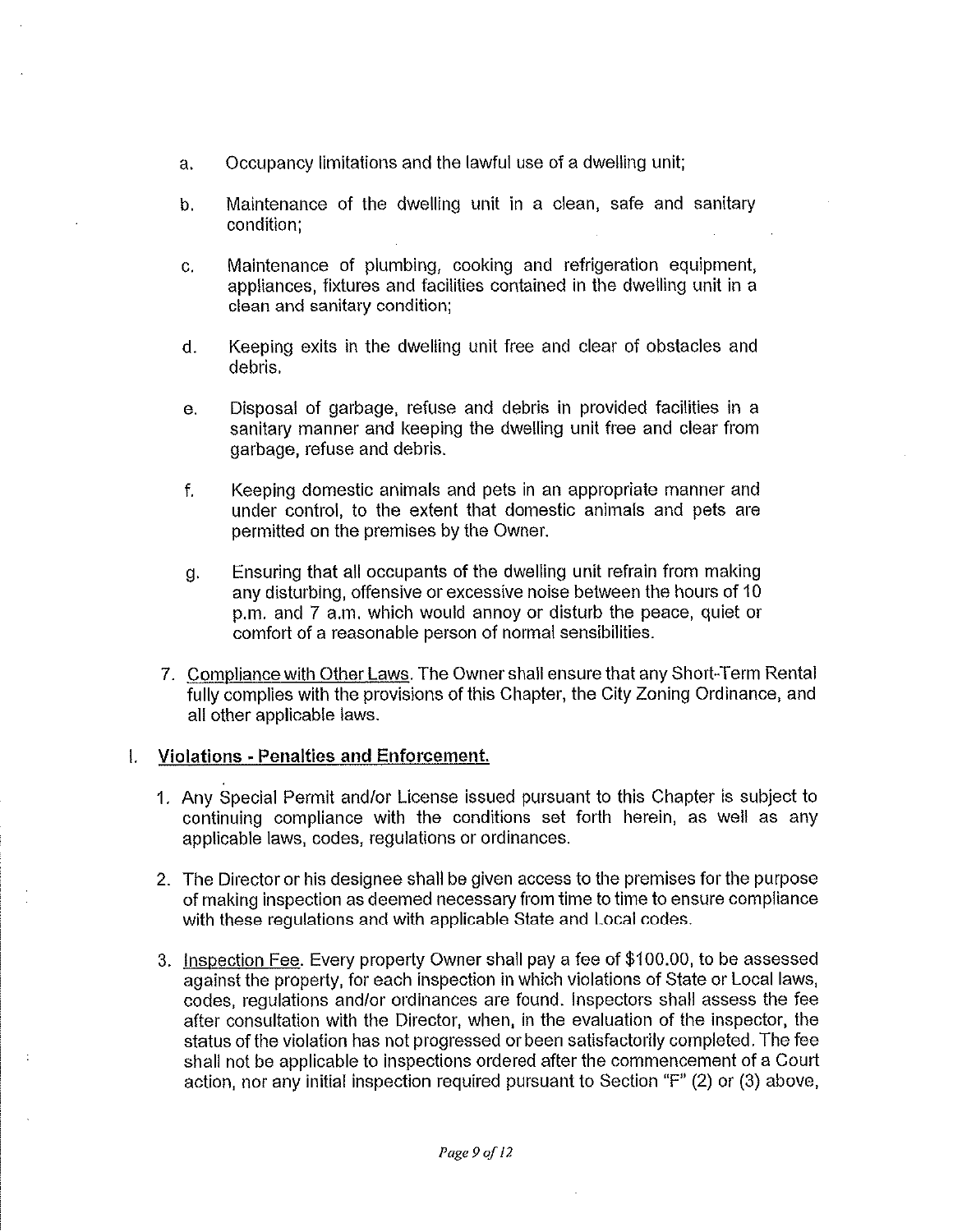but shall apply to subsequent re-inspections, pursuant to the aforementioned sections.

4. in the event that the Director determines that a violation exists, it shall inform the Owner by written correspondence, hand delivered or sent via first class mail to the address provided on the application, and provide a fixed period of time, not to exceed thirty (30) days, to remedy all existing violations or show cause for delay, which may only be granted once, by the Director, for a time period not to exceed ninety (90) days.

#### 5. Failure to remedy vioiattons.

- a. Following the expiration of the time period set forth in Section "!" (4) above, the Owner of the Short-Term Rental unit shall be guilty of a violation and such License will be immediately suspended for a period of sixty (60) days. Continued failure to remedy an initial vioiation following the sixty (60) day suspension, the Short-Term Rental unit Special Permit shall be considered guilty of a second violation.
- b. The Owner of the Short-Term Rental guilty of a second violation shall be further suspended for a period of one hundred twenty (120) days. Continued failure to suspended remedy a second violation following the one hundred twenty (120) day suspension, shal! be considered a third violation,
- c. The Owner of the Short-Term Rental guilty of a third violation shall be immediately revoked for that Owner and location.
- 6. An Owner that has a License permit revoked may not apply or be granted another License for a period of two (2) years from the date of revocation, and no such License shall be reinstated unless the Owner has demonstrated that all violations have been corrected and that he/she/it is in full compliance with all applicable provisions of this chapter. Revocation and/or multiple violations may be grounds for the denial of a subsequent application under this Chapter.
- 7. In addition to the penalties set forth above, any person who vloiates any provision of this Chapter shall be guilty of a violation. Each violation shall be punishable by a fine not to exceed \$250.00 or by imprisonment for a period not to exceed fifteen (15) days, or both for each violation. Each day in which such violation shall continue shall be deemed an additional offense.

#### J. Appeals

1. Any person affected by any notice or order issued pursuant to Sections "F"(2)(d) and  $T(5)(a)$ , (b) and (c) of this Chapter which has been issued under any provision of this Chapter or of any rule or regulation adopted pursuant thereto may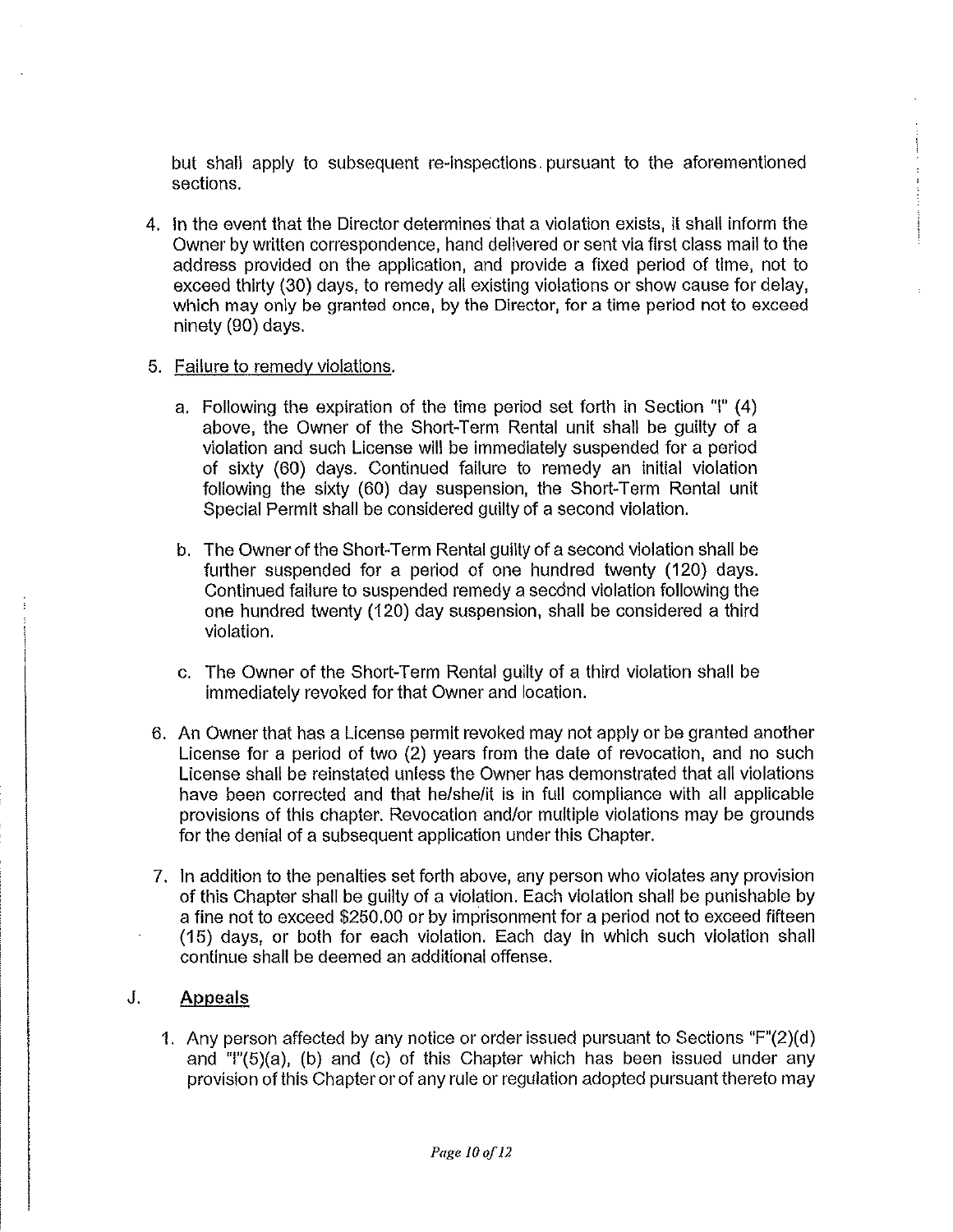request and shail be granted a hearing on the matter before the City Administrator, or his designee. Upon receipt of a written petition from such person, which petition shall contain a brief statement of the grounds therefor, the City Administrator shall hold a hearing, at which time such person shall be given an opportunity to show why such notice or order should be modified or withdrawn. No such hearing shall be required unless the petition therefor shall have been filed with City Administrator within five (5) days after the date the notice or order was issued. On receipt of such petition, the City Administrator shall set a time and place for such hearing and shall give the petitioner written notice thereof. The hearing shall be commenced not later than ten (10) days after the date on which the petition was filed. After such hearing, the City Administrator may sustain, modify or withdraw the notice or order complained of by the petitioner, depending upon his finding as to whether the provisions of this Chapter and of rules and regulations adopted pursuant thereto have been complied with. After any such hearing, in the case of any notice or order suspending any permit required by this Chapter, when such notice or order has been sustained by the City Administrator, such suspended permit shall be deemed to have been revoked. The proceedings at such hearing, including the findings and decision of the City Administrator, shall be reduced to writing and entered as a matter of public record in the Office of the Niagara Falls City Clerk. Such record shall also include a copy of every notice or order issued in connection with the matter. Any person aggrieved by the decision of the City Administrator may appeal therefrom to any Court of competent jurisdiction under the procedures provided by the laws of New York State.

- 2. No provision or requirement herein contained for a hearing shall in any way whatsoever affect or impair the right of the City of Niagara Fails to, at any time, bring such legal proceedings, actions or prosecutions as otherwise or elsewhere are permitted by law or ordinance.
- 3. Whenever the Director finds that an emergency exists which requires immediate action to protect the public health, he may, without notice or hearing, issue an order reciting the existence of such an emergency and requiring that such action be taken as he deems necessary to meet the emergency. Notwithstanding the other provisions of this Chapter, such order shall be effective immediately. Any person to whom such order is directed shall comply therewith immediately but. upon written petition to the City Administrator, shall be afforded a hearing as soon as possible. After such hearing, depending upon his finding as to whether the provisions of this Chapter and the rules and regulations adopted pursuant thereto have been complied with, the City Administrator shall continue such order in effect or modify or revoke it.

### K. Severabilitv.

If any section, subsection, sentence, clause, phrase or portion of this Chapter is for any reason held to be invalid or unconstitutional by the final decision of any Court of competent jurisdiction, such decision shall not affect the validity of the remaining portions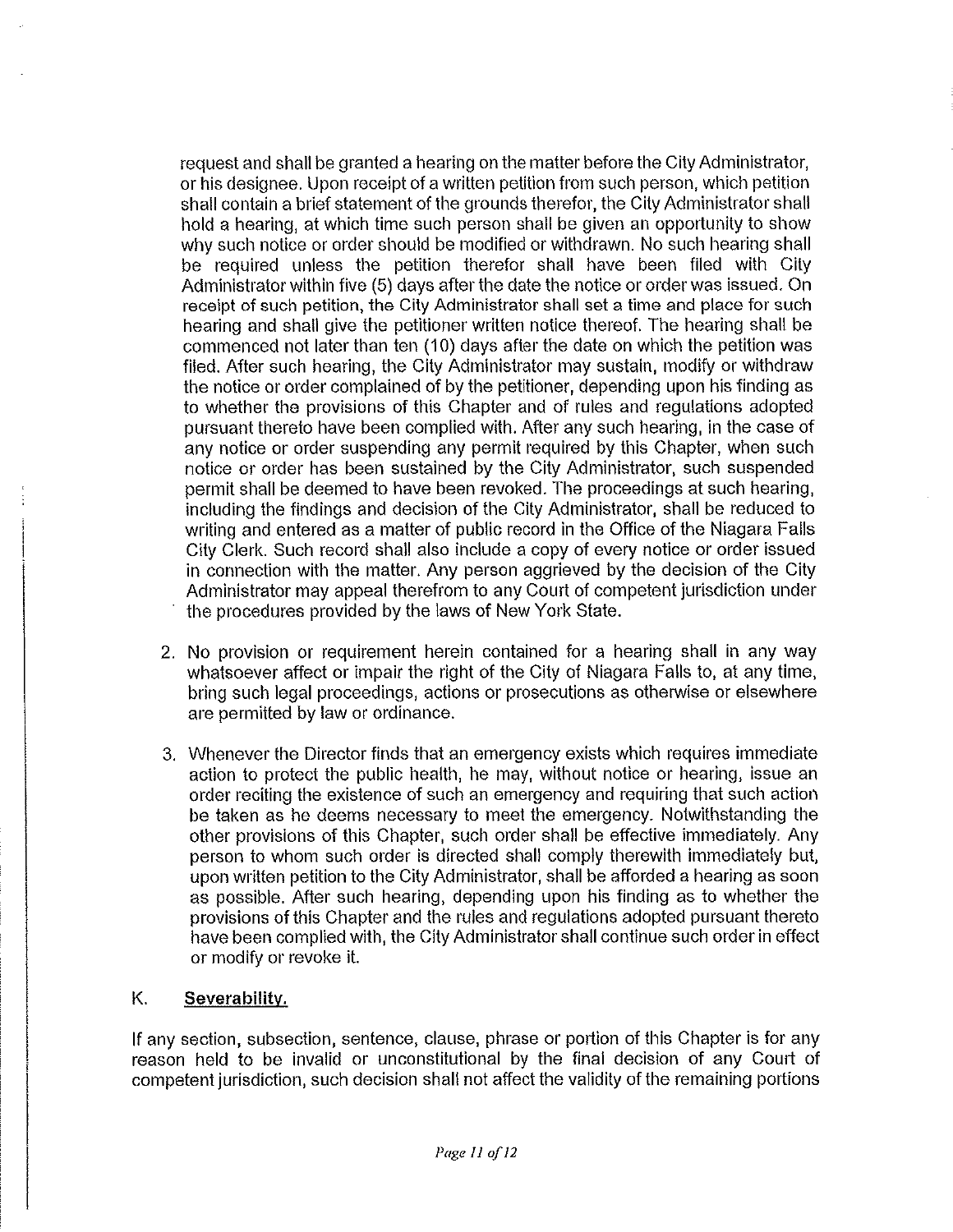of this Chapter. The City Council declares that it would have adopted this Chapter, and each section, subsection, sentence, clause, phrase or portion thereof, irrespective of the fact that anyone or more sections, subsections, phrases or portions might be declared invalid or unconstitutional.

 $\overline{a}$ 

 $\mathcal{A}^{\mathcal{A}}$ 

 $\ddot{\phantom{a}}$